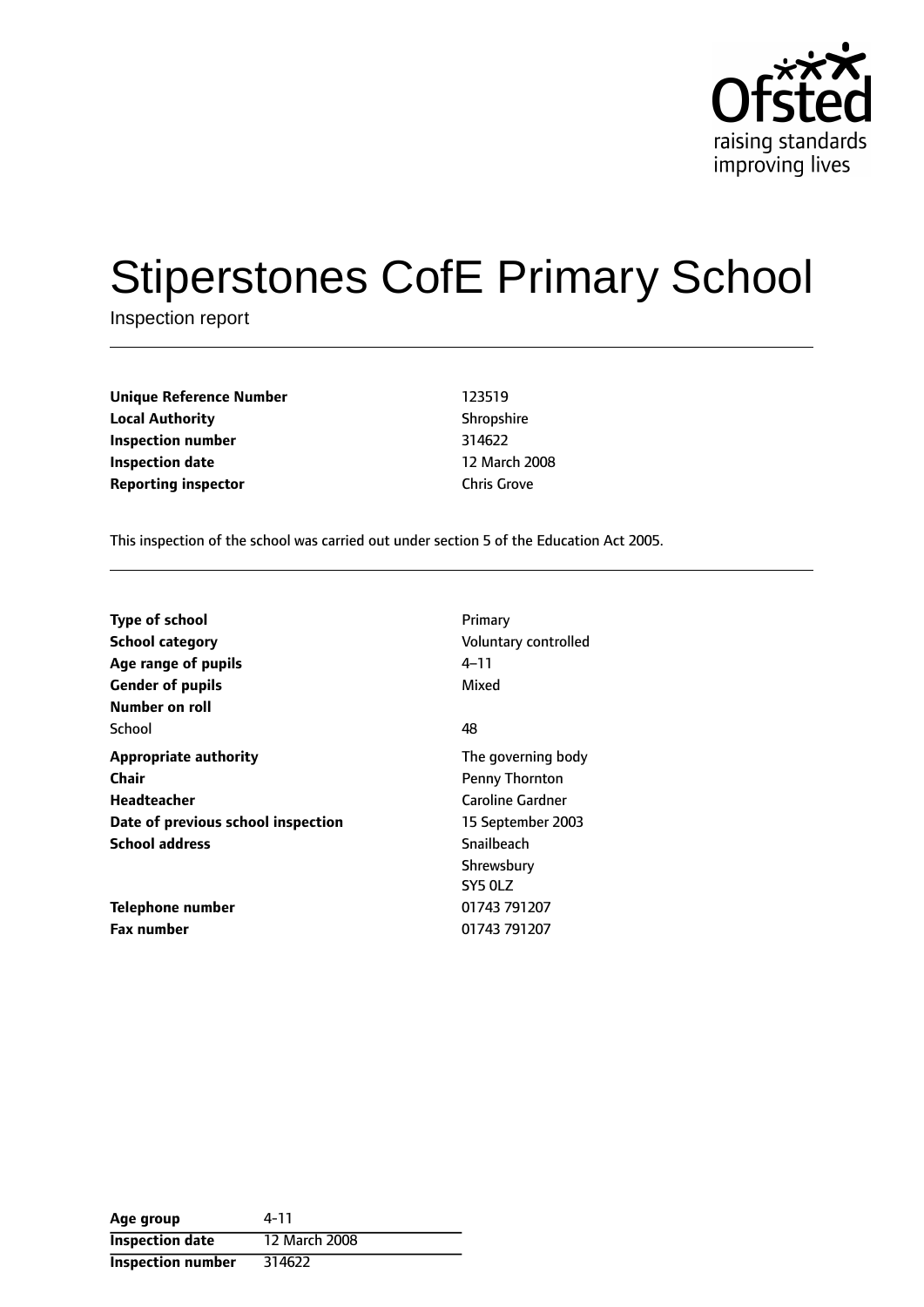.

© Crown copyright 2008

#### Website: www.ofsted.gov.uk

This document may be reproduced in whole or in part for non-commercial educational purposes, provided that the information quoted is reproduced without adaptation and the source and date of publication are stated.

Further copies of this report are obtainable from the school. Under the Education Act 2005, the school must provide a copy of this report free of charge to certain categories of people. A charge not exceeding the full cost of reproduction may be made for any other copies supplied.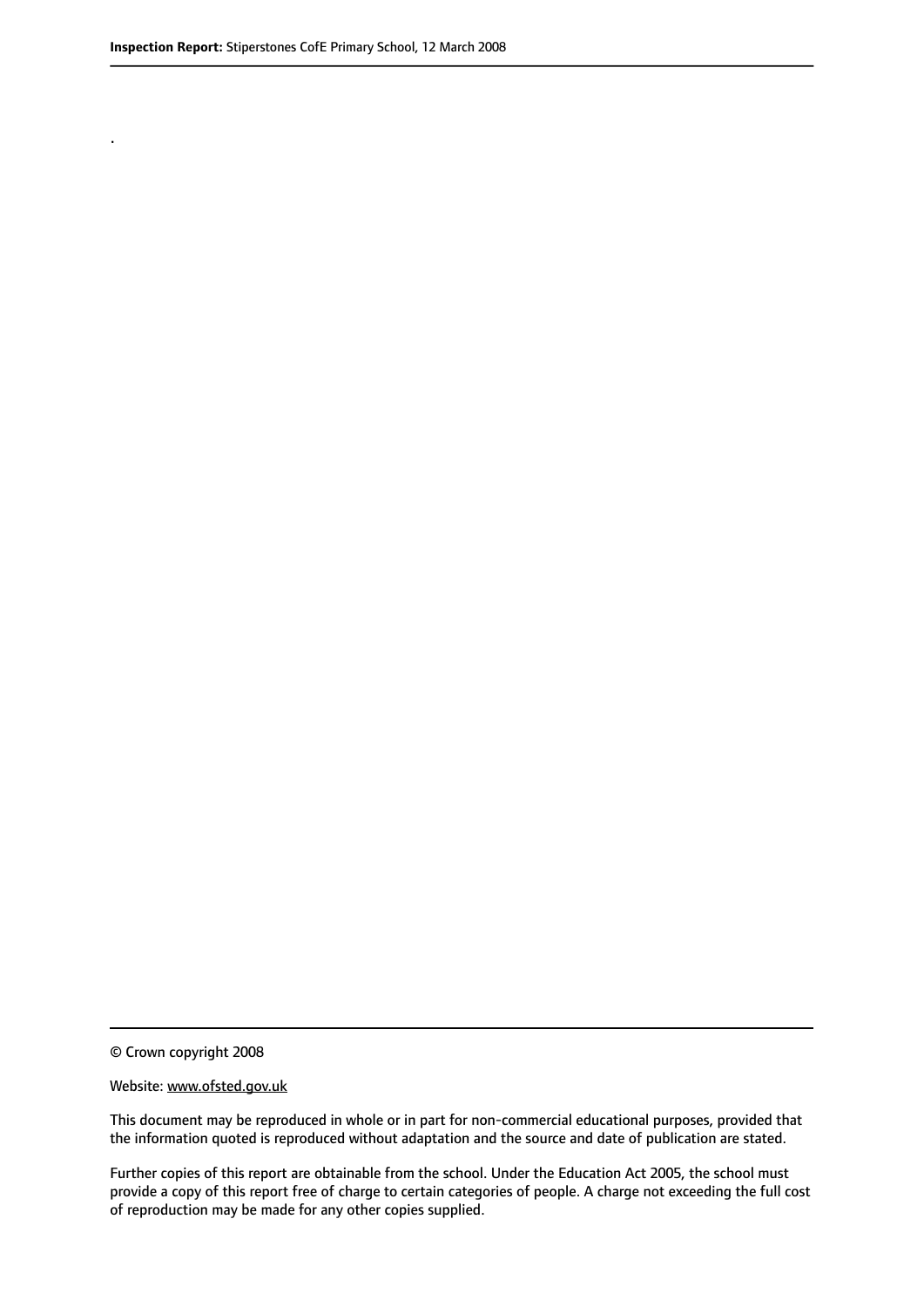# **Introduction**

The inspection was carried out by one Additional Inspector.

## **Description of the school**

Stiperstones C of E Primary School is a small village school. In recognition of its work, the school has been awarded Safer School status, and has secured Active Mark. The present headteacher took up the post in January 2007.

# **Key for inspection grades**

| Grade 1 | Outstanding  |
|---------|--------------|
| Grade 2 | Good         |
| Grade 3 | Satisfactory |
| Grade 4 | Inadequate   |
|         |              |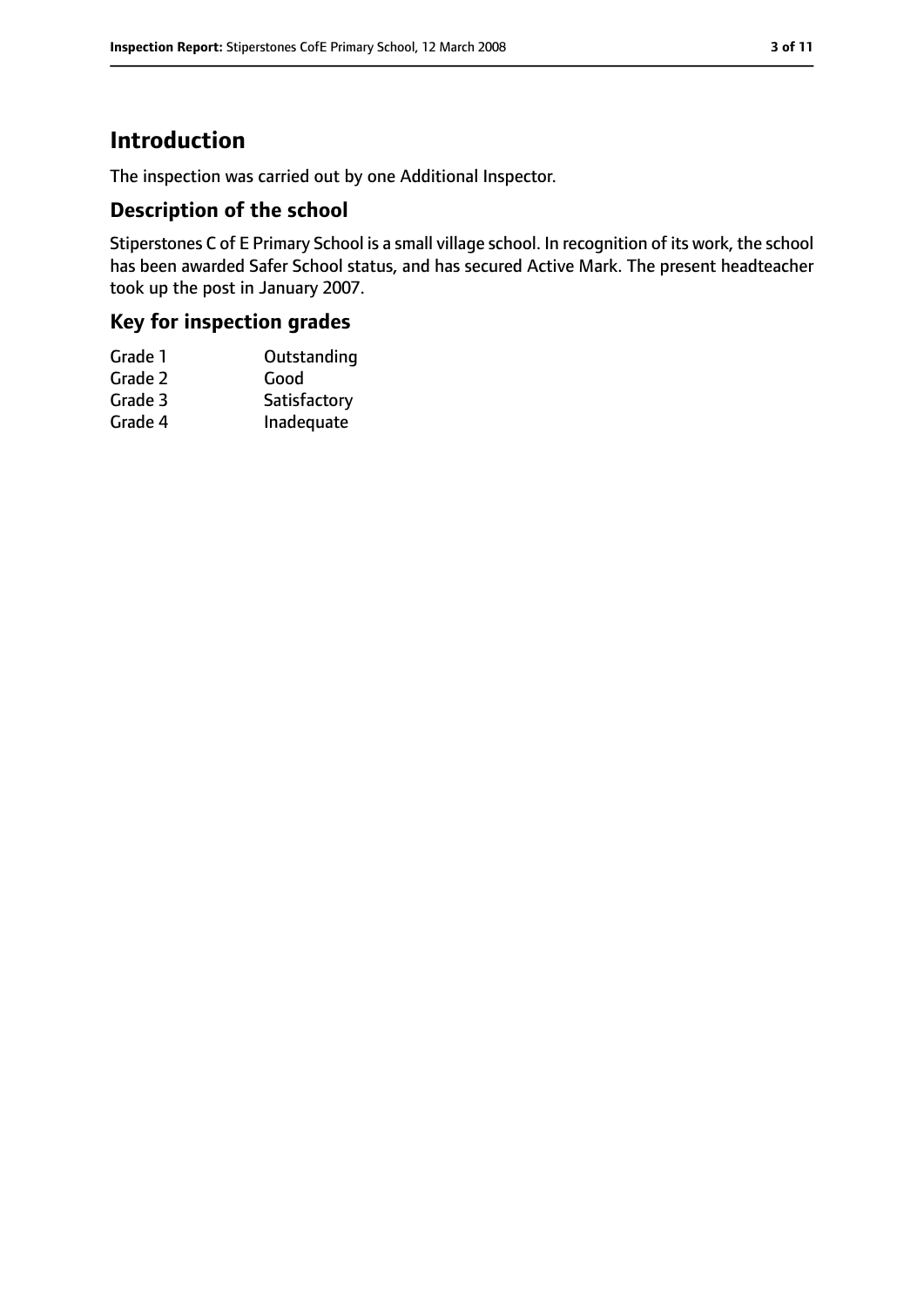# **Overall effectiveness of the school**

#### **Grade: 2**

Stiperstones C of E Primary is a good school. The very positive ethos rests on deeply held Christian principles about the value of every child. As a consequence, school staff show great warmth towards pupils, and take good care of them. The school focuses as much on pupils' personal as on their academic development. It is not surprising therefore that the pupils are happy, and greatly enjoy being at school. There is a good partnership with parents, who readily endorse the school's values. One satisfied parent wrote that her children were very positive about Stiperstones C of E Primary School because 'the staff are dedicated and give more than is expected of their time to improve the school and ensure the children have a well-rounded education.'

The school's inclusive ethos and the good quality of pastoral care lead to pupils' good personal development, including their good spiritual, moral, social and cultural development. One school council member said that he would recommend the school because 'the teachers actually care for you like your parents.' In lessons, pupils behave well and are attentive and responsive to their teachers and other adults, with whom they have very good relationships. In the playground and around the school, pupils are friendly and considerate towards others. The very positive atmosphere set in the Foundation Stage provides a secure basis for children's development, and for their subsequent success.

Pupils' achievement is good. When they enter the school, their levels of prior attainment are variable from year to year, but are broadly average. Pupils make good progressin the Foundation Stage to achieve age-related expectations. At the end of Year 2, standards were above average in each of the last three years, and were significantly above average overall in 2007. Pupils continue to make good progress from Year 3 to Year 6. In the national tests in English, mathematics and science at the end of Year 6, standards have mostly been above average. In English, the school is aware that, although pupils' overall performance was good in 2007, results in reading were markedly higher than those in writing. Pupils make good progress because they feel secure in the school and are well taught.

The curriculum issatisfactory with some strengths, including extra-curricular provision. However, there are also aspects which could be improved, especially at Key Stage 2. There are limited links between the different areas of pupils' learning at present. This, in turn, leads to some missed opportunities, for example for pupils to make sufficient use of their writing skills in other subjects. There are also not enough opportunities for pupils to use their skills in information and communication technology (ICT) elsewhere in the curriculum.

The new headteacher is providing good leadership and clear direction. The partnerships with others, including local primary and secondary schools, the church and external agencies, are good. Since the headteacher's arrival, good checking procedures have been introduced, with the result that the school has developed a good overview of its strengths and weaknesses, as a basis for making improvements. This demonstrates the school's good capacity to make further improvements.

# **Effectiveness of the Foundation Stage**

#### **Grade: 2**

The close-knit team has created a stimulating environment for the small number of children in the Foundation Stage. Staff exercise good care of them. Children receive some separate teaching,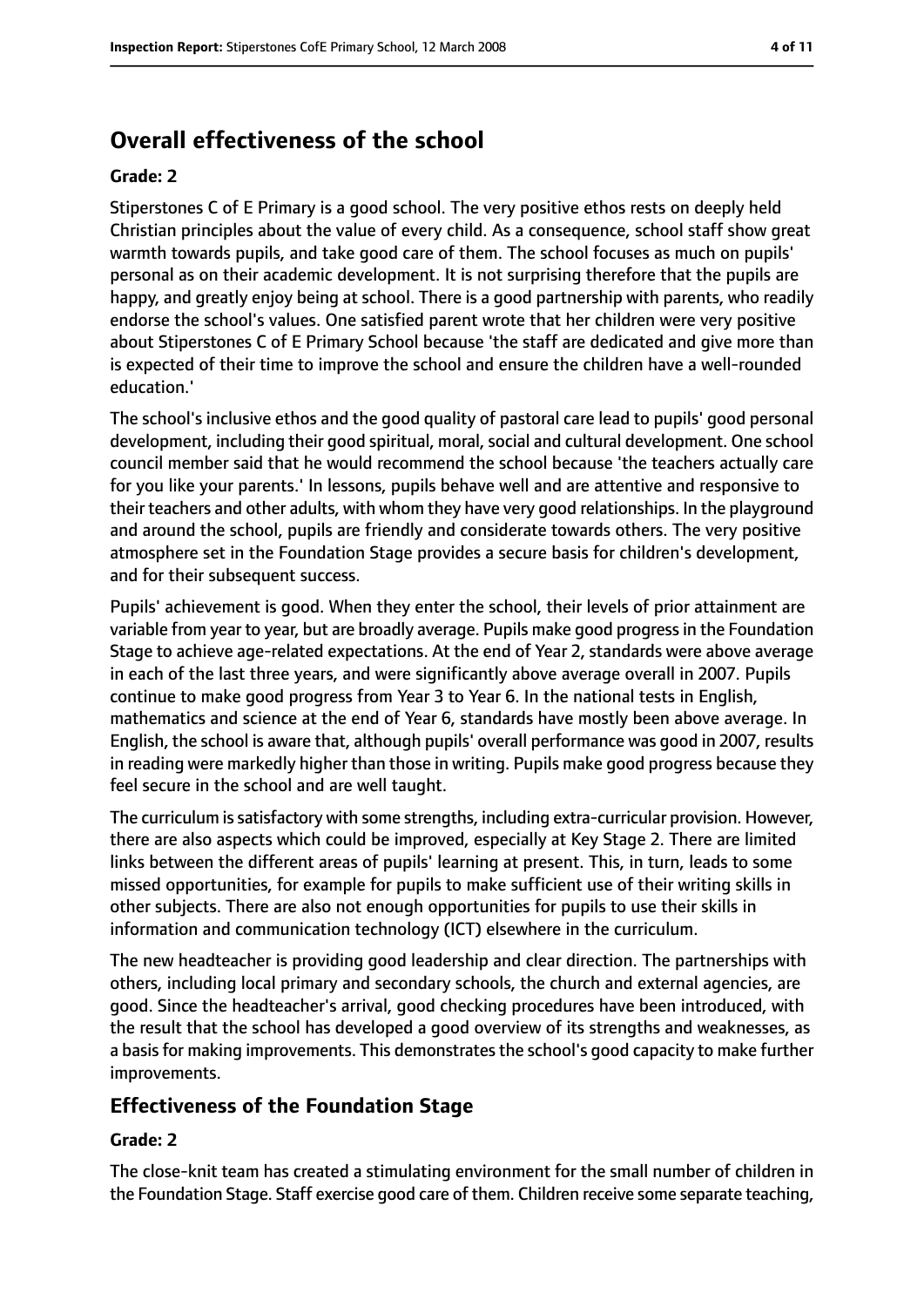which is well planned and lively. A good variety of activities is provided, for example to enable pupils to link letters to sounds and to develop good habits with letter formation in their handwriting. When the children are taught alongside pupils in Years 1 and 2, teaching assistants provide good support for their separate activities. Children are assessed on entry, and their progress is well tracked. Children exceeded national expectations in summer 2007, and made good overall progress, although their attainment in communication and early literacy was lower than in other areas. The school is alert to this issue, and has taken appropriate action. Children thus achieve well and join Year 1 with skills and knowledge that are in line with those normally expected. Good links are made with the adjoining, but separately managed, playschool, which shares the outside area. This school has rightly judged that improvements to this area are warranted.

## **What the school should do to improve further**

- Raise the standards of pupils' writing at Key Stage 2, by providing better contexts and opportunities to write at length.
- Enrich pupils' learning by extending the opportunities to use their ICT and literacy skills in other subjects.

# **Achievement and standards**

#### **Grade: 2**

Results at Key Stage 1 in 2007 represented an improvement on previous years, with a particular strength in mathematics, where the number of pupils who attained the high Level 3 standard was above average. At Key Stage 2, the proportion of pupils who reached the high Level 5 standard in each of English, mathematics and science was above average. Within the English results, however, pupils' very high attainment in reading masked their somewhat lower performance in writing. The school has responded by focusing more in its planning on improving all stages of the development of pupils' writing. At both key stages, girls' and boys' results were higher than their relative national performance. Pupils with learning difficulties and/or disabilities make the same good progress as others. This is because of the good level of support provided, notably by teaching assistants.

# **Personal development and well-being**

## **Grade: 2**

Pupils' good behaviour and positive attitudes contribute well to their learning. They lead healthy lives through regular lessons in physical education and the good range of extra-curricular activities, and through healthy lunch provision. Pupils feel safe at school. The very good relationships with their teachers and support staff mean that they are confident to talk to a trusted adult, if ever they feel insecure. School council members are mature and thoughtful. They are pleased with their contribution to the school. The new equipment in the playground, the improvements to the library stock and the planned school shop all attest to the impact of the council. Pupils' good achievement in literacy and numeracy, and their good social skills make a positive contribution to their future economic well-being. However, this is also presently restricted by limited opportunities to apply ICT skills, or to develop financial and economic awareness. Levels of attendance are above average. In the Foundation Stage, children's personal, social and emotional development is also good.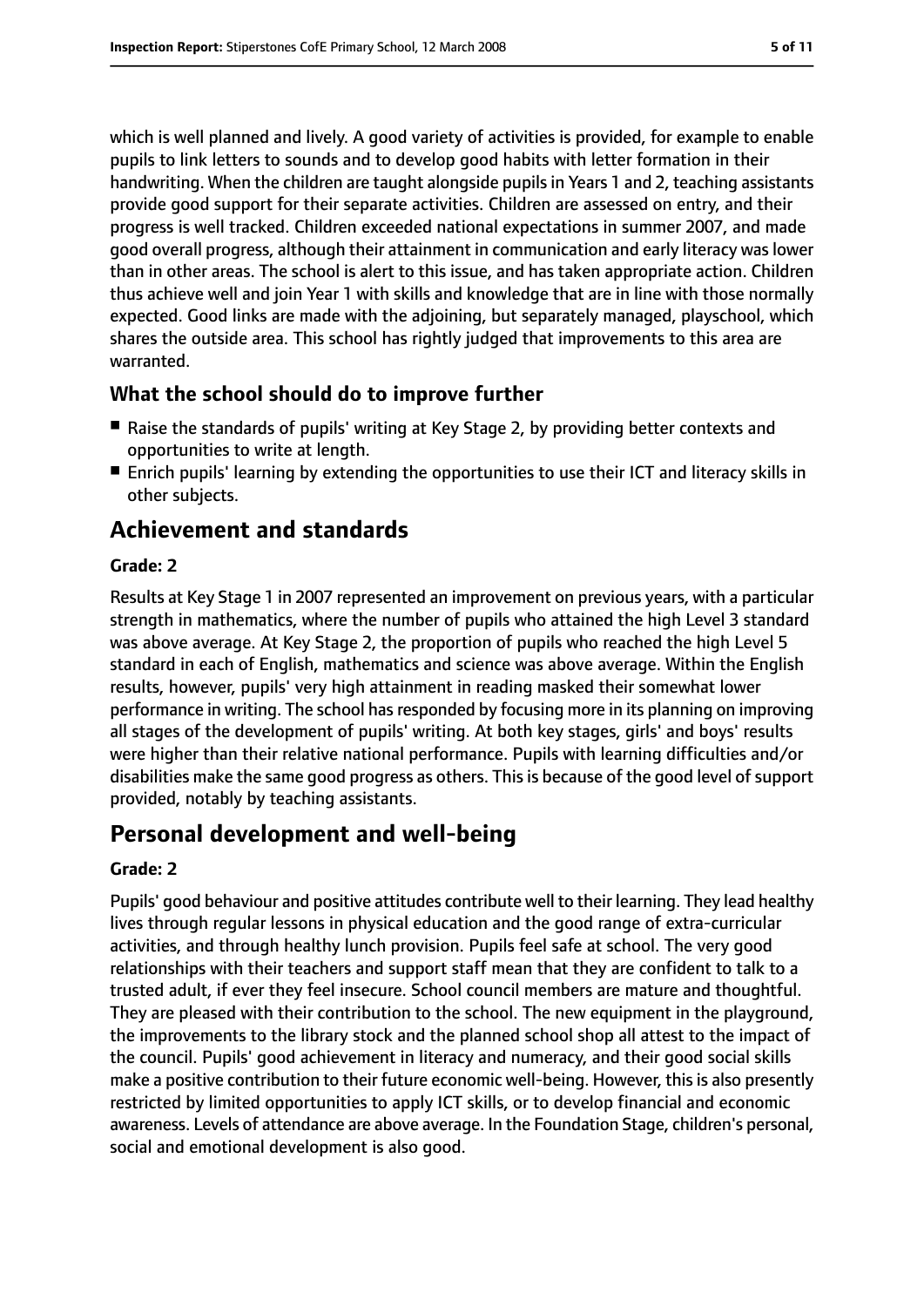# **Quality of provision**

# **Teaching and learning**

#### **Grade: 2**

The good rapport between teachers and their pupils leads to the very positive atmosphere for learning. Teachers plan well for classes with a wide range of ages. Tasks are well matched to pupils' prior attainment and are appropriately challenging for pupils at very different stages of learning. The school makes good use of teaching assistantsto support the learning of pupils, including those with moderate learning difficulties, who consequently make good progress. Communication with, and encouragement of, pupils is especially good, and this helps to sustain their attention to their work. Good prior preparation and classroom organisation, combined with a good lesson pace, make for effective learning. A new policy on marking pupils' work has been implemented, but is not yet being consistently applied across the school.

## **Curriculum and other activities**

#### **Grade: 3**

The curriculum meets statutory requirements. The good work in personal, social and health education supports well the development of pupils' understanding of issues of health and personal safety, and this was recognised in the recent subject inspection by Ofsted. The swimming programme and French from Year 3 provide good extension for pupils. An example of good linkage between subjects was observed when pupils in Key Stage 1 did biscuit making and cooking as part of the theme of weddings. The activities provided a real context for weighing and calculating, and for language work, as well as focusing on food technology and science. The headteacher has already identified that such experiences could be provided more often in both classes, and accordingly is conducting a review of the curriculum. Curriculum enrichment, through termly themed weeks and visits and the range of extra-curricular activities, is very good, and is appreciated by pupils.

## **Care, guidance and support**

#### **Grade: 2**

The school has a strong commitment to pupils' well-being, and hence the quality of care and guidance is very good, as parents recognise. Procedures to safeguard pupils and provide child protection are rigorous. Any vulnerable child is sensitively monitored. Transition arrangements from pre-school and to secondary school are good. The school has improved the tracking of pupils' progress and the use of assessment information. The recently introduced target-setting arrangements are welcomed by pupils, who like the target booklets and are pleased with the challenge that they provide. However, the use made of the arrangement is not yet sufficiently consistent across the school.

# **Leadership and management**

#### **Grade: 2**

The headteacher has introduced good procedures to gain a clear overview of the strengths and weaknesses of the school. The emphasis on improving the quality of pupils' outcomes in literacy and numeracy, and better assessment and tracking arrangements formed the basis of the present school development plan. These focuses have been well judged. Improvements in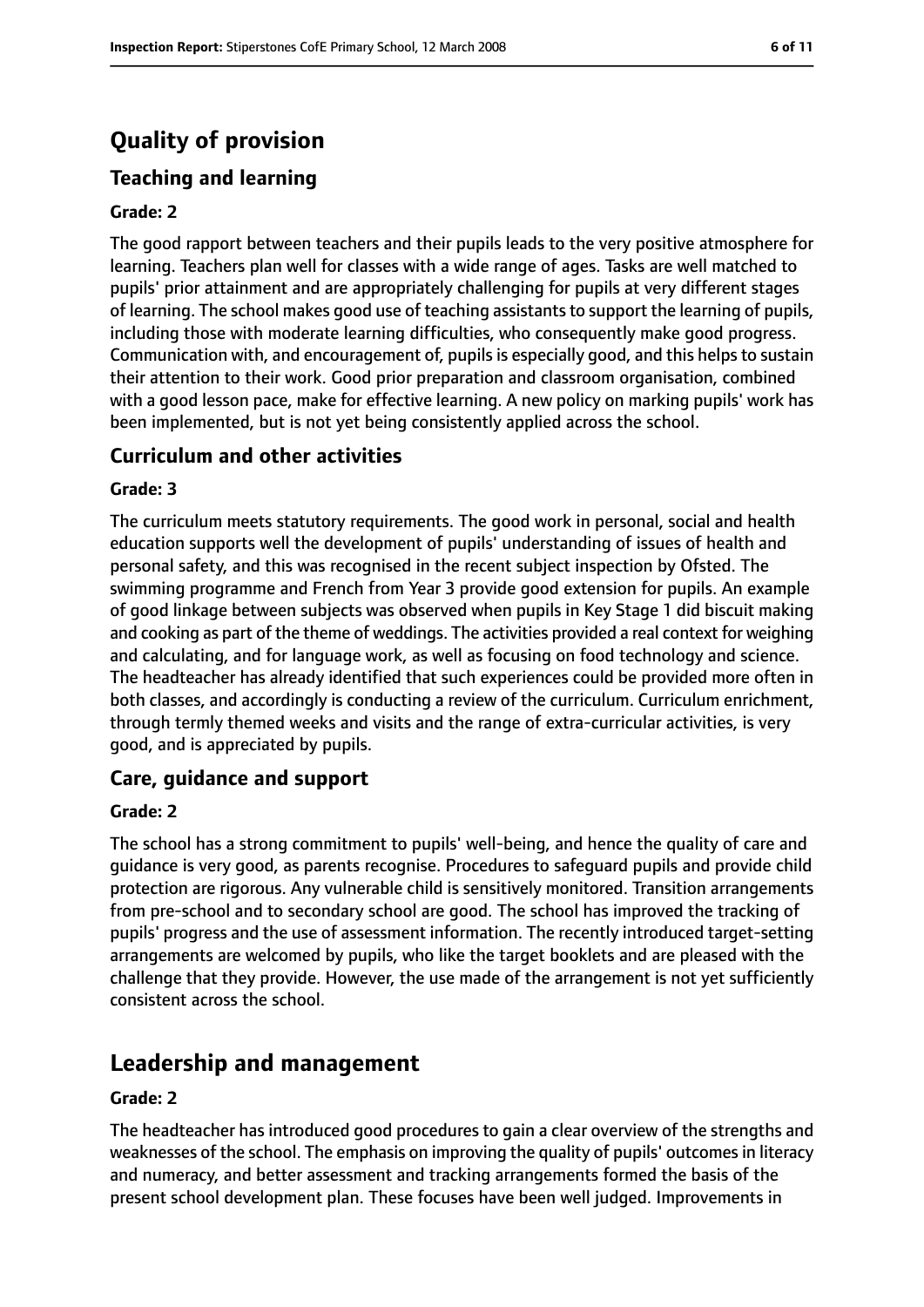assessment and tracking, and also in the use of the accommodation and resources and the development of the school council, attest to the impact of the new leadership. Self-evaluation is good. Arrangements now enable the school to better promote equality of opportunity by tracking the progress of different groups of pupils, including any who may be vulnerable. The governing body fulfils legal requirements. As well as offering strong support, governors are providing good challenge for further improvement.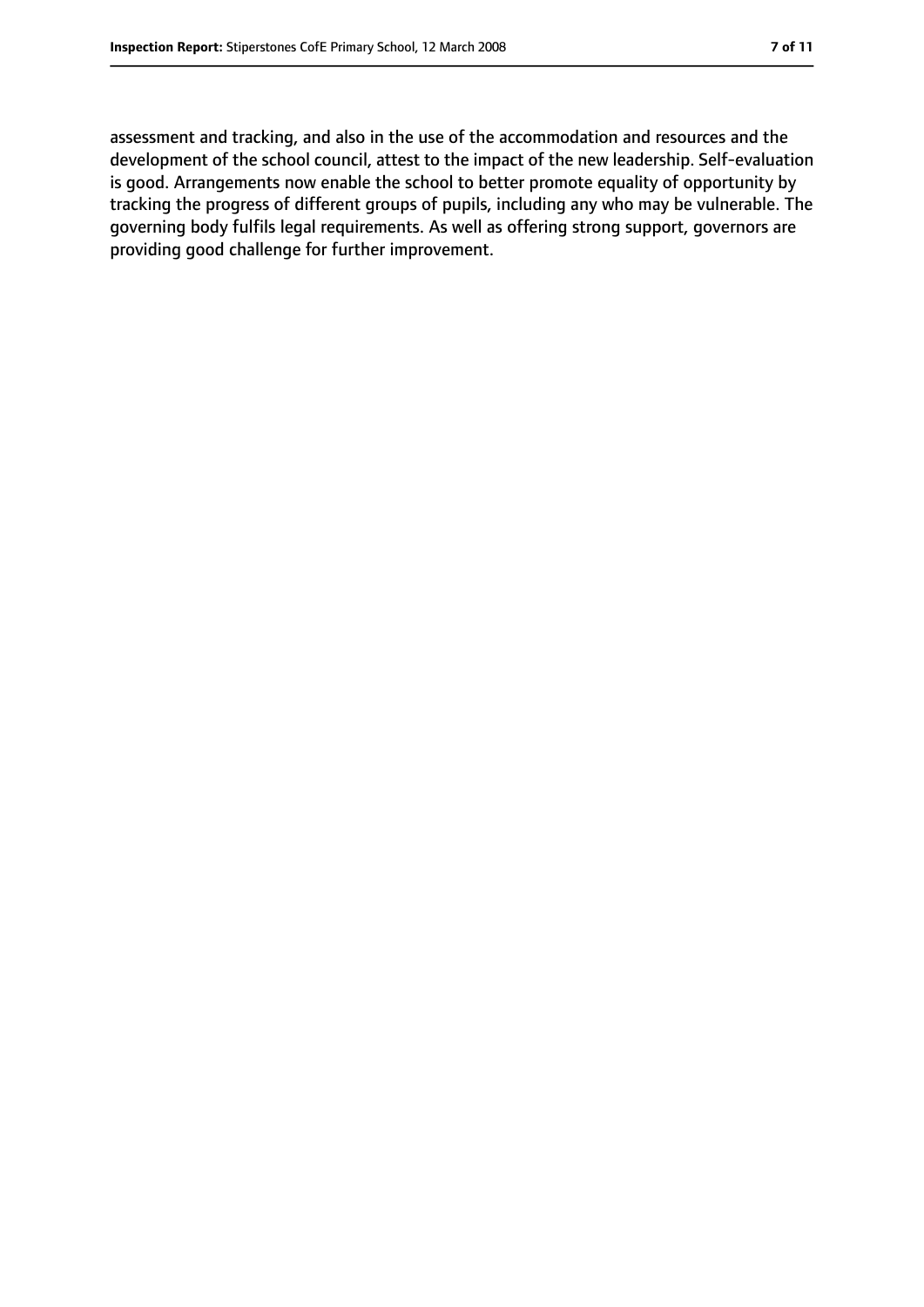**Any complaints about the inspection or the report should be made following the procedures set out in the guidance 'Complaints about school inspection', which is available from Ofsted's website: www.ofsted.gov.uk.**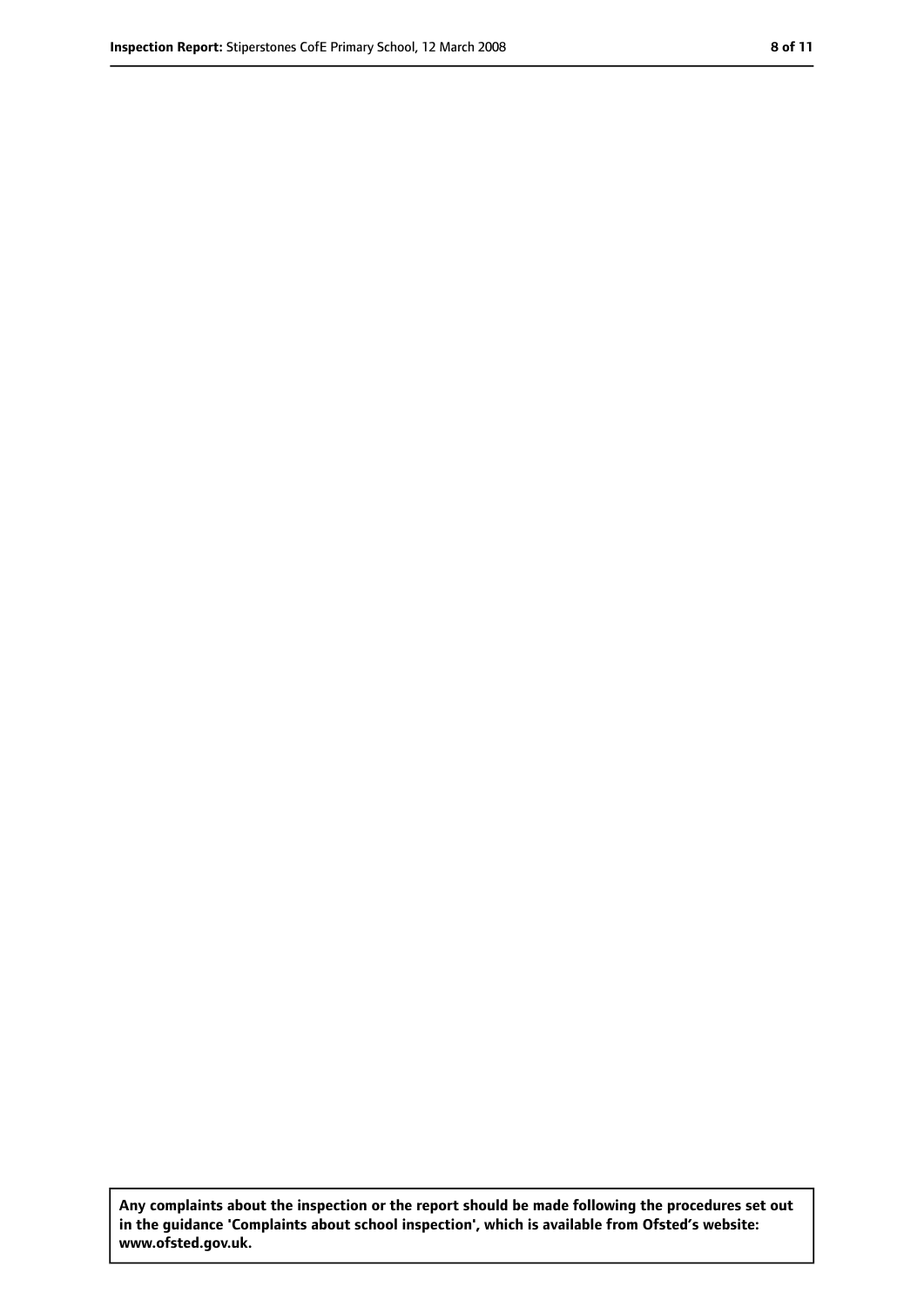# **Inspection judgements**

| $^{\backprime}$ Key to judgements: grade 1 is outstanding, grade 2 good, grade 3 satisfactory, and | <b>School</b>  |
|----------------------------------------------------------------------------------------------------|----------------|
| arade 4 inadequate                                                                                 | <b>Overall</b> |

# **Overall effectiveness**

| How effective, efficient and inclusive is the provision of education, integrated<br>care and any extended services in meeting the needs of learners? |     |
|------------------------------------------------------------------------------------------------------------------------------------------------------|-----|
| Effective steps have been taken to promote improvement since the last<br>inspection                                                                  | Yes |
| How well does the school work in partnership with others to promote learners'<br>well-being?                                                         |     |
| The effectiveness of the Foundation Stage                                                                                                            |     |
| The capacity to make any necessary improvements                                                                                                      |     |

## **Achievement and standards**

| How well do learners achieve?                                                                               |  |
|-------------------------------------------------------------------------------------------------------------|--|
| The standards <sup>1</sup> reached by learners                                                              |  |
| How well learners make progress, taking account of any significant variations between<br>groups of learners |  |
| How well learners with learning difficulties and disabilities make progress                                 |  |

# **Personal development and well-being**

| How good is the overall personal development and well-being of the<br>learners?                                  |  |
|------------------------------------------------------------------------------------------------------------------|--|
| The extent of learners' spiritual, moral, social and cultural development                                        |  |
| The extent to which learners adopt healthy lifestyles                                                            |  |
| The extent to which learners adopt safe practices                                                                |  |
| How well learners enjoy their education                                                                          |  |
| The attendance of learners                                                                                       |  |
| The behaviour of learners                                                                                        |  |
| The extent to which learners make a positive contribution to the community                                       |  |
| How well learners develop workplace and other skills that will contribute to<br>their future economic well-being |  |

# **The quality of provision**

| How effective are teaching and learning in meeting the full range of the<br>learners' needs?          |  |
|-------------------------------------------------------------------------------------------------------|--|
| How well do the curriculum and other activities meet the range of needs<br>and interests of learners? |  |
| How well are learners cared for, guided and supported?                                                |  |

### **Annex A**

 $^1$  Grade 1 - Exceptionally and consistently high; Grade 2 - Generally above average with none significantly below average; Grade 3 - Broadly average to below average; Grade 4 - Exceptionally low.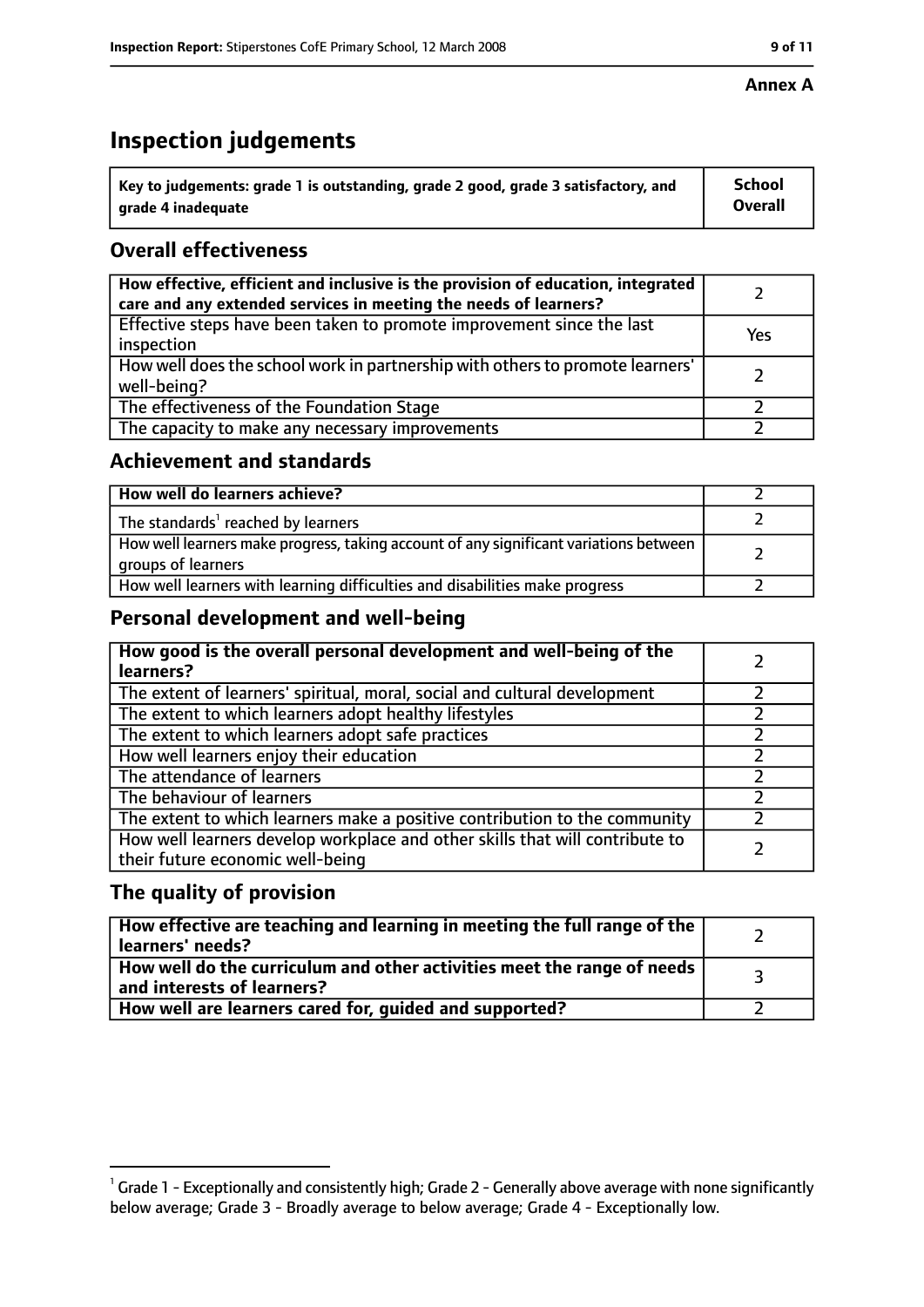# **Leadership and management**

| How effective are leadership and management in raising achievement<br>and supporting all learners?                                              |           |
|-------------------------------------------------------------------------------------------------------------------------------------------------|-----------|
| How effectively leaders and managers at all levels set clear direction leading<br>to improvement and promote high quality of care and education |           |
| How effectively leaders and managers use challenging targets to raise standards                                                                 |           |
| The effectiveness of the school's self-evaluation                                                                                               |           |
| How well equality of opportunity is promoted and discrimination tackled so<br>that all learners achieve as well as they can                     |           |
| How effectively and efficiently resources, including staff, are deployed to<br>achieve value for money                                          |           |
| The extent to which governors and other supervisory boards discharge their<br>responsibilities                                                  |           |
| Do procedures for safequarding learners meet current government<br>requirements?                                                                | Yes       |
| Does this school require special measures?                                                                                                      | <b>No</b> |
| Does this school require a notice to improve?                                                                                                   | No        |